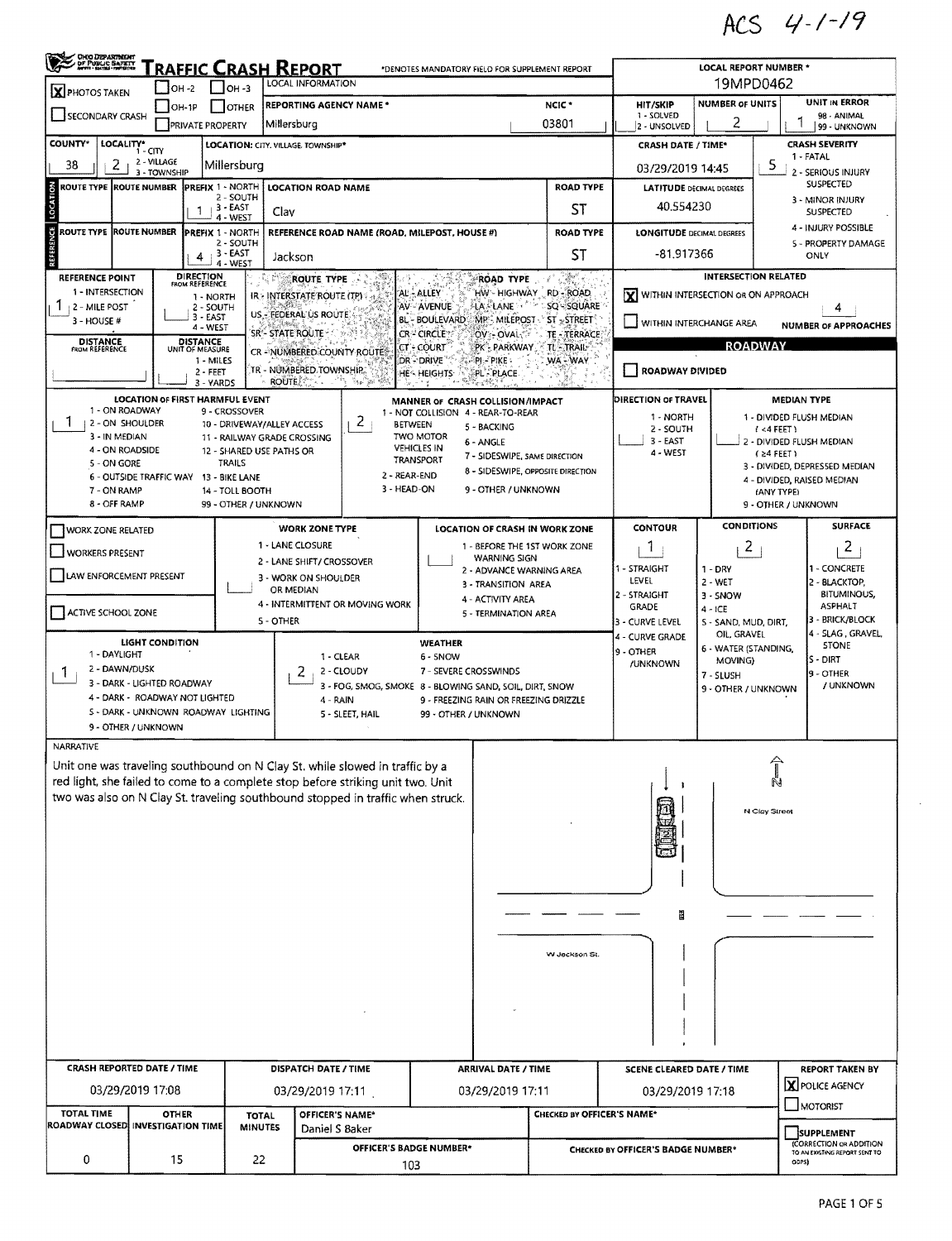| ORIO DEPARTMENT<br>OF PUBLIC BAFETY                                                                                                                                 | <b>LOCAL REPORT NUMBER</b>                                    |                                                 |                                                            |                                                   |                                                           |  |  |  |  |  |
|---------------------------------------------------------------------------------------------------------------------------------------------------------------------|---------------------------------------------------------------|-------------------------------------------------|------------------------------------------------------------|---------------------------------------------------|-----------------------------------------------------------|--|--|--|--|--|
|                                                                                                                                                                     |                                                               |                                                 |                                                            |                                                   | 19MPD0462                                                 |  |  |  |  |  |
| OWNER NAME: LAST, FIRST, MIDDLE (CISAME AS DRIVER)<br>UNIT#                                                                                                         |                                                               |                                                 | OWNER PHONE: INCLUDE AREA CODE (E) SAME AS DRIVER)         | DAMAGE                                            |                                                           |  |  |  |  |  |
| NORRIS, RITA, M                                                                                                                                                     |                                                               | 234-635-0035                                    |                                                            | DAMAGE SCALE<br>1 - NONE<br>3 - FUNCTIONAL DAMAGE |                                                           |  |  |  |  |  |
| OWNER ADDRESS: STREET, CITY, STATE, ZIP ( C SAME AS DRIVER)<br>2 - MINOR DAMAGE<br>4 - DISABLING DAMAGE<br>230 N MAIN ST. , KILLBUCK, OH, 44637                     |                                                               |                                                 |                                                            |                                                   |                                                           |  |  |  |  |  |
| <b>COMMERCIAL CARRIER: NAME, ADDRESS, CITY, STATE, ZIP</b>                                                                                                          |                                                               |                                                 | COMMERCIAL CARRIER PHONE: INCLUDE AREA CODE                | 9 - UNKNOWN                                       |                                                           |  |  |  |  |  |
|                                                                                                                                                                     |                                                               |                                                 |                                                            | DAMAGED AREA(S)<br>INDICATE ALL THAT APPLY        |                                                           |  |  |  |  |  |
| LP STATE   LICENSE PLATE #<br><b>VEHICLE IDENTIFICATION #</b>                                                                                                       |                                                               | <b>VEHICLE YEAR</b>                             | <b>VEHICLE MAKE</b>                                        |                                                   |                                                           |  |  |  |  |  |
| <b>DCT7356</b><br>OH.<br>1G4CW52K2V4618519<br><b>INSURANCE COMPANY</b><br><b>INSURANCE POLICY #</b>                                                                 |                                                               | 1997<br><b>COLOR</b>                            | <b>BUICK</b><br><b>VEHICLE MODEL</b>                       |                                                   |                                                           |  |  |  |  |  |
| <b>X</b> INSURANCE<br><b>BURGETT</b><br>PAP0233257                                                                                                                  |                                                               | SIL                                             | PARK AVENUE                                                |                                                   |                                                           |  |  |  |  |  |
| <b>TYPE OF USE</b><br>US DOT #<br>IN EMERGENCY                                                                                                                      |                                                               | TOWED BY: COMPANY NAME                          |                                                            |                                                   |                                                           |  |  |  |  |  |
| GOVERNMENT<br>COMMERCIAL<br>RESPONSE<br>VEHICLE WEIGHT GVWR/GCWR                                                                                                    |                                                               | <b>HAZARDOUS MATERIAL</b>                       |                                                            |                                                   |                                                           |  |  |  |  |  |
| # OCCUPANTS<br>INTERLOCK<br>1 - ≤10K LBS.<br><b>DEVICE</b><br>HIT/SKIP UNIT<br>2 - 10,001 - 26K LBS.                                                                | <b>MATERIAL</b><br><b>CLASS #</b><br>PLACARD ID #<br>RELEASEO |                                                 |                                                            |                                                   |                                                           |  |  |  |  |  |
| <b>EQUIPPED</b><br>$3 - 26K$ LBS.                                                                                                                                   |                                                               | PLACARD                                         |                                                            |                                                   |                                                           |  |  |  |  |  |
| 12 - GOLF CART<br>1 - PASSENGER CAR<br>6 - VAN (9-15 SEATS)<br>2 - PASSENGER VAN<br>7 - MOTORCYCLE 2-WHEELED<br>13 - SNOWMOBILE                                     | 18 - LIMO (LIVERY VEHICLE)<br>19 - BUS (16+ PASSENGERS)       |                                                 | 23 - PEDESTRIAN/SKATER<br>24 - WHEELCHAIR (ANY TYPE)       |                                                   |                                                           |  |  |  |  |  |
| (MINIVAN)<br><b>B - MOTORCYCLE 3-WHEELED</b><br>14 - SINGLE UNIT<br>UNIT TYPE 3 - SPORT UTILITY<br><b>TRUCK</b><br>9 - AUTOCYCLE                                    | 20 - OTHER VEHICLE                                            |                                                 | 2S - OTHER NON-MOTORIST                                    |                                                   |                                                           |  |  |  |  |  |
| <b>VEHICLE</b><br>1S - SEMI-TRACTOR<br>10 - MOPED OR MOTORIZED<br><b>BICYCLE</b><br>4 - PICK UP<br>16 - FARM EQUIPMENT                                              | 21 - HEAVY EQUIPMENT<br>22 - ANIMAL WITH RIDER OR             |                                                 | 26 - BICYCLE<br>27 - TRAIN                                 |                                                   |                                                           |  |  |  |  |  |
| S - CARGO VAN<br>11 - ALL TERRAIN VEHICLE<br>17 - MOTORHOME                                                                                                         |                                                               | ANIMAL-DRAWN VEHICLE                            | 99 - UNKNOWN OR HIT/SKIP                                   |                                                   |                                                           |  |  |  |  |  |
| (ATV/UTV)<br># of TRAILING UNITS                                                                                                                                    |                                                               |                                                 |                                                            | 12                                                | 12                                                        |  |  |  |  |  |
| AEHICIE<br>WAS VEHICLE OPERATING IN AUTONOMOUS<br>0 - NO AUTOMATION                                                                                                 |                                                               | 3 - CONDITIONAL AUTOMATION 9 - UNKNOWN          |                                                            | 12                                                | 12                                                        |  |  |  |  |  |
| MODE WHEN CRASH OCCURRED?<br>0<br>1 - DRIVER ASSISTANCE                                                                                                             | 4 - HIGH AUTOMATION                                           |                                                 |                                                            |                                                   |                                                           |  |  |  |  |  |
| AUTONOMOUS 2 - PARTIAL AUTOMATION 5 - FULL AUTOMATION<br>1-YES 2-NO 9-OTHER/UNKNOWN<br>MODE LEVEL                                                                   |                                                               |                                                 |                                                            |                                                   |                                                           |  |  |  |  |  |
| 1 - NONE<br><b>6 - BUS - CHARTER/TOUR</b><br>$11 -$ FIRE                                                                                                            | 16 - FARM                                                     |                                                 | 21 - MAIL CARRIER                                          |                                                   |                                                           |  |  |  |  |  |
| $2 - TAXI$<br>7 - BUS - INTERCITY<br>12 - MILITARY<br>3 - ELECTRONIC RIDE<br><b>8 - BUS - SHUTTLE</b><br>13 - POLICE                                                |                                                               | 17 - MOWING<br>1B - SNOW REMOVAL                | 99 - OTHER / UNKNOWN                                       |                                                   |                                                           |  |  |  |  |  |
| SHARING<br>SPECIAL<br>9 - BUS - OTHER<br>14 - PUBLIC UTILITY<br><b>FUNCTION 4 - SCHOOL TRANSPORT</b><br>10 - AMBULANCE<br>15 - CONSTRUCTION EQUIP.                  |                                                               | 19 - TOWING<br>20 - SAFETY SERVICE              |                                                            |                                                   |                                                           |  |  |  |  |  |
| S - BUS - TRANSIT/COMMUTER                                                                                                                                          |                                                               | PATROL                                          |                                                            |                                                   | 12                                                        |  |  |  |  |  |
| 1 - NO CARGO BODY TYPE<br>4 - LOGGING<br>7 - GRAIN/CHIPS/GRAVEL<br>/ NOT APPLICABLE<br>S - INTERMODAL                                                               | $11 - DUMP$                                                   |                                                 | 99 - OTHER / UNKNOWN                                       |                                                   |                                                           |  |  |  |  |  |
| 8 - POLE<br>$2 - 8US$<br><b>CONTAINER CHASSIS</b><br>CARGO<br>9 - CARGO TANK<br>3 - VEHICLE TOWING<br>6 - CARGOVAN                                                  |                                                               | 12 - CONCRETE MIXER<br>13 - AUTO TRANSPORTER    |                                                            |                                                   | 9                                                         |  |  |  |  |  |
| <b>BODY</b><br>10 - FLAT BED<br>ANOTHER MOTOR VEHICLE<br>/ENCLOSED BOX<br><b>TYPE</b>                                                                               |                                                               | 14 - GARBAGE/REFUSE                             |                                                            |                                                   |                                                           |  |  |  |  |  |
| 1 - TURN SIGNALS<br>4 - BRAKES<br>7 - WORN OR SLICK TIRES                                                                                                           |                                                               | 9 - MOTOR TROUBLE                               | 99 - OTHER / UNKNOWN                                       |                                                   |                                                           |  |  |  |  |  |
| 2 - HEAD LAMPS<br>5 - STEERING<br><b>8 - TRAILER EQUIPMENT</b><br><b>VEHICLE</b><br><b>DEFECTIVE</b><br>3 - TAIL LAMPS<br><b>6 - TIRE BLOWOUT</b><br><b>DEFECTS</b> |                                                               | 10 - DISABLED FROM PRIOR<br><b>ACCIDENT</b>     |                                                            |                                                   |                                                           |  |  |  |  |  |
|                                                                                                                                                                     |                                                               |                                                 |                                                            | $X - NO$ DAMAGE [ 0 ]                             | J- UNDERCARRIAGE [ 14 ]                                   |  |  |  |  |  |
| 1 - INTERSECTION -<br>4 - MIDBLOCK -<br>7 - SHOULDER/ROADSIDE<br>MARKED CROSSWALK<br>MARKED CROSSWALX<br><b>B - SIDEWALK</b>                                        |                                                               | 10 - DRIVEWAY ACCESS<br>11 - SHARED USE PATHS   | 99 - OTHER / UNKNOWN                                       | $\Box$ TOP [13]                                   | $\Box$ - ALL AREAS [ 15 ]                                 |  |  |  |  |  |
| ION-MOTORIST 2 - INTERSECTION -<br>S - TRAVEL LANE -<br>9 - MEDIAN/CROSSING<br>LOCATION<br>UNMARKED CROSSWALK<br>OTHER LOCATION<br><b>ISLAND</b>                    |                                                               | OR TRAILS<br>12 - FIRST RESPONDER               |                                                            |                                                   | $\Box$ - UNIT NOT AT SCENE [16]                           |  |  |  |  |  |
| AT IMPACT 3 - INTERSECTION - OTHER<br><b>6 - BICYCLE LANE</b><br>1 - NON-CONTACT<br>1 - STRAIGHT AHEAD<br>LEAVING TRAFFIC                                           |                                                               | AT INCIDENT SCENE<br>· WALKING, RUNNING,        | 21 - STANDING OUTSIDE                                      |                                                   |                                                           |  |  |  |  |  |
| LANE<br>2 - BACKING<br>2 - NON-COLLISION<br>10 - PARKED                                                                                                             |                                                               | JOGGING, PLAYING                                | DISABLED VEHICLE                                           | 0 - NO DAMAGE                                     | INITIAL POINT OF CONTACT<br>14 - UNDERCARRIAGE            |  |  |  |  |  |
| 3 - CHANGING LANES<br>4<br>4 - OVERTAKING/PASSING<br>11 - SLOWING OR STOPPED<br>3 - STRIKING                                                                        |                                                               | 16 - WORKING<br>17 - PUSHING VEHICLE            | 99 - OTHER / UNKNOWN                                       | 12                                                | 1-12 - REFER TO UNIT 15 - VEHICLE NOT AT SCENE            |  |  |  |  |  |
| PRE-CRASH 5 - MAKING RIGHT TURN<br>IN TRAFFIC<br>ACTION<br>4 - STRUCK<br><b>ACTIONS 6 - MAKING LEFT TURN</b><br>12 - DRIVERLESS                                     |                                                               | 18 - APPROACHING OR<br>LEAVING VEHICLE          |                                                            | <b>DIAGRAM</b><br>99 - UNKNOWN                    |                                                           |  |  |  |  |  |
| S - BOTH STRIKING<br>7 - MAKING U-TURN<br>13 - NEGOTIATING A CURVE<br><b>&amp; STRUCK</b><br>8 - ENTERING TRAFFIC<br>14 - ENTERING OR CROSSING                      |                                                               | 19 - STANDING<br>20 - OTHER NON-MOTORIST        |                                                            | 13 - TOP                                          |                                                           |  |  |  |  |  |
| 9 - OTHER / UNKNOWN<br>LANE<br>SPECIFIED LOCATION                                                                                                                   |                                                               |                                                 |                                                            |                                                   | TRAFFIC                                                   |  |  |  |  |  |
| 1 - NONE<br>8 - FOLLOWING TOO CLOSE 13 - IMPROPER START FROM<br>/ACDA<br>A PARKED POSITION<br>2 - FAILURE TO YIELD                                                  |                                                               | <b>EQUIPMENT</b>                                | 18 - OPERATING DEFECTIVE 23 - OPENING DOOR INTO<br>ROADWAY | TRAFFICWAY FLOW<br>1 - ONE-WAY                    | TRAFFIC CONTROL<br>1 - ROUNDABOUT 4 - STOP SIGN           |  |  |  |  |  |
| 3 - RAN RED LIGHT<br>9 - IMPROPER LANE<br>14 - STOPPED OR PARKED<br>4 - RAN STOP SIGN<br>CHANGE<br>ILLEGALLY<br>8                                                   |                                                               | 19 - LOAD SHIFTING<br>/FALLING/SPILLING         | 99 - OTHER IMPROPER<br><b>ACTION</b>                       | 2 - TWO-WAY<br>2                                  | 2 - SIGNAL<br>5 - YIELD SIGN<br>2                         |  |  |  |  |  |
| 5 - UNSAFE SPEED<br>10 - IMPROPER PASSING<br>15 - SWERVING TO AVOID<br>CONTRIBUTING 6 - IMPROPER TURN<br>16 - WRONG WAY<br>11 - DROVE OFF ROAD                      |                                                               | 20 - IMPROPER CROSSING<br>21 - LYING IN ROADWAY |                                                            |                                                   | 3 - FLASHER<br>6 - NO CONTROL                             |  |  |  |  |  |
| CIRCUMSTANCES 7 - LEFT OF CENTER<br>12 - IMPROPER BACKING<br>17 - VISION OBSTRUCTION                                                                                |                                                               | 22 - NOT DISCERNIBLE                            |                                                            | # OF THROUGH LANES<br>ON ROAD                     | RAIL GRADE CROSSING<br>1 - NOT INVLOVED                   |  |  |  |  |  |
| SEQUENCE OF EVENTS                                                                                                                                                  |                                                               |                                                 |                                                            |                                                   | 2 - INVOLVED-ACTIVE CROSSING<br>1                         |  |  |  |  |  |
| EV<br>NON-COLLISION<br>ila kirik<br>1 - OVERTURN/ROLLOVER<br>7 - SEPARATION OF UNITS<br>12 - DOWNHILL RUNAWAY<br>20                                                 |                                                               | 化氯化物 化磷基化<br>19 - ANIMAL -OTHER                 | 17. II. I<br>23 - STRUCK BY FALLING,                       | $\mathbf{2}$                                      | 3 - INVOLVED-PASSIVE CROSSING                             |  |  |  |  |  |
| 2 - FIRE/EXPLOSION<br>8 - RAN OFF ROAD RIGHT<br>13 - OTHER NON-COLLISION 20 - MOTOR VEHICLE IN<br>3 - IMMERSION<br>9 - RAN OFF ROAD LEFT<br>14 - PEDESTRIAN         |                                                               | TRANSPORT                                       | SHIFTING CARGO OR<br>ANYTHING SET IN                       |                                                   | UNIT / NON-MOTORIST DIRECTION                             |  |  |  |  |  |
| 4 - JACKKNIFE<br>10 - CROSS MEDIAN<br>15 - PEDALCYCLE<br>5 - CARGO / EQUIPMENT<br>11 - CROSS CENTERLINE -<br>16 - RAILWAY VEHICLE                                   |                                                               | 21 - PARKED MOTOR<br><b>VEHICLE</b>             | MOTION BY A MOTOR<br>VEHICLE                               |                                                   | 1 - NORTH<br><b>S-NORTHEAST</b>                           |  |  |  |  |  |
| LOSS OR SHIFT<br>OPPOSITE DIRECTION<br>17 - ANIMAL - FARM<br>OF TRAVEL                                                                                              |                                                               | 22 - WORK ZONE<br>MAINTENANCE                   | 24 - OTHER MOVABLE<br>OBJECT                               |                                                   | 2 - SOUTH<br>6 - NORTHWEST<br>$3 - EAST$<br>7 - SOUTHEAST |  |  |  |  |  |
| 6 - EQUIPMENT FAILURE<br>18 - ANIMAL - DEER                                                                                                                         |                                                               | <b>EQUIPMENT</b>                                |                                                            | $\sim$<br><b>FROM</b><br>τoΙ                      | 4 - WEST<br><b>8 - SOUTHWEST</b><br>9 - OTHER / UNKNOWN   |  |  |  |  |  |
| <b>COLLISION WITH FIXED OBJECT - STRUCK AND THE</b><br>$\alpha = 0.15$<br>38 - OVERHEAD SIGN POST<br>25 - IMPACT ATTÉNUATOR<br>31 - GUARDRAIL END                   |                                                               | 45 - EMBANKMENT                                 | 52 - BUILDING                                              |                                                   |                                                           |  |  |  |  |  |
| / CRASH CUSHION<br>32 - PORTABLE BARRIER<br>39 - LIGHT / LUMINARIES<br>26 - BRIDGE OVERHEAD<br>33 - MEDIAN CABLE BARRIER<br><b>SUPPORT</b>                          | 46 - FENCE                                                    | 47 - MAILBOX                                    | 53 - TUNNEL<br>54 - OTHER FIXED                            | UNIT SPEED                                        | DETECTED SPEED                                            |  |  |  |  |  |
| STRUCTURE<br>34 - MEDIAN GUARDRAIL<br>40 - UTILITY POLE<br>27 - BRIDGE PIER OR<br><b>BARRIER</b><br>41 - OTHER POST, POLE                                           | 48 - TREE                                                     | 49 - FIRE HYDRANT                               | OBJECT<br>99 - OTHER / UNKNOWN                             |                                                   | 1 - STATED / ESTIMATED SPEED                              |  |  |  |  |  |
| OR SUPPORT<br>ABUTMENT<br>35 - MEDIAN CONCRETE<br>28 - BRIDGE PARAPET<br><b>BARRIER</b><br>42 - CULVERT                                                             |                                                               | SO - WORK ZONE<br>MAINTENANCE                   |                                                            |                                                   | 2 - CALCULATED / EDR                                      |  |  |  |  |  |
| 29 - BRIDGE RAIL<br>36 - MEDIAN OTHER BARRIER<br>43 - CURB<br>30 - GUARDRAIL FACE<br>37 - TRAFFIC SIGN POST<br>44 - DITCH                                           | 51 - WALL                                                     | EQUIPMENT                                       |                                                            | POSTED SPEED                                      |                                                           |  |  |  |  |  |
| FIRST HARMFUL EVENT<br>MOST HARMFUL EVENT                                                                                                                           |                                                               |                                                 |                                                            | 25                                                | 3 - UNDETERMINED                                          |  |  |  |  |  |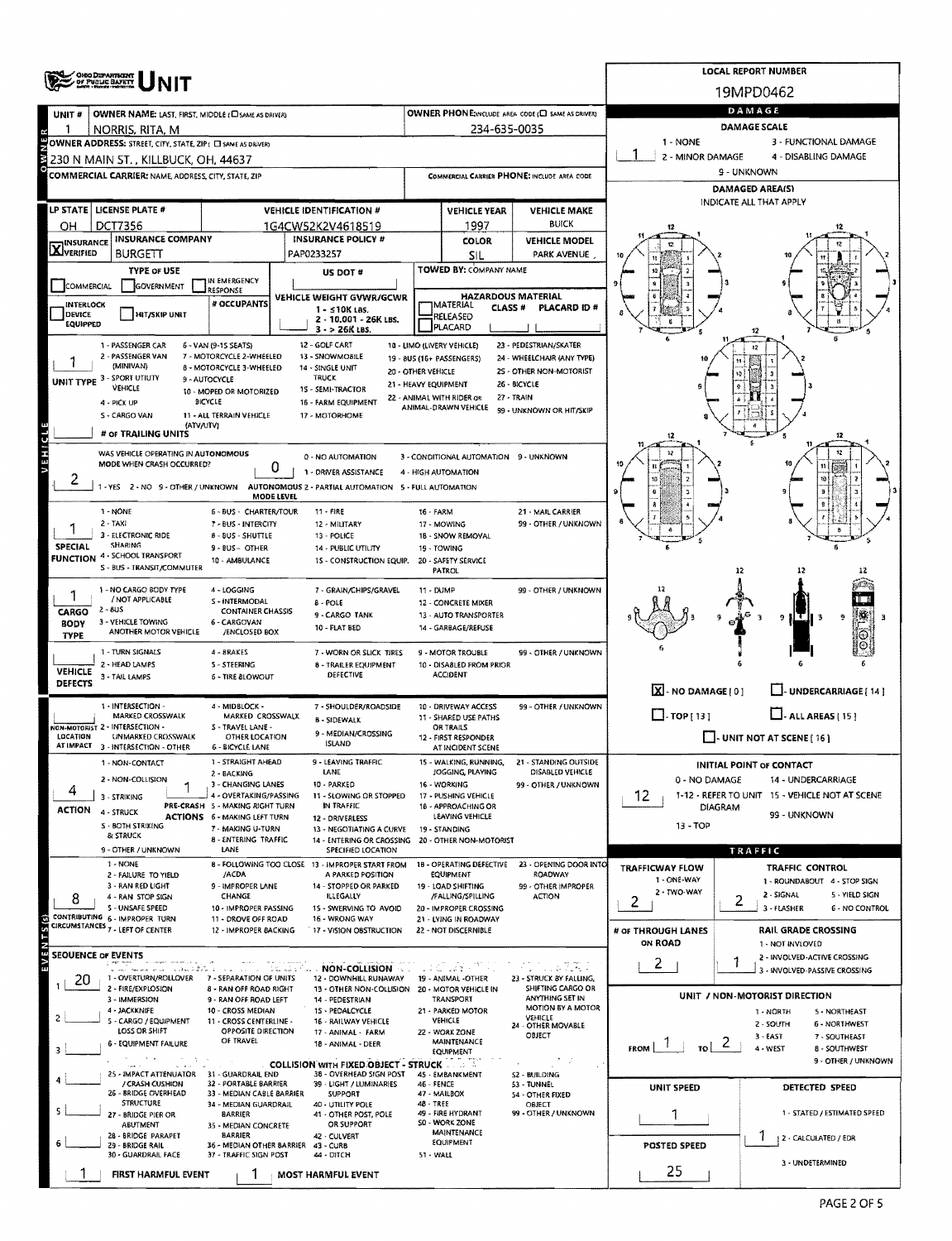|                                                                                                            | OHOO DEPARTMENT<br>OF PUBLIC BAPETY                                                                                                                                     |                                                                        | <b>LOCAL REPORT NUMBER</b>                       |                                                                         |                                                              |                                                   |                                                       |                                                                        |                                                  |                                       |  |  |  |  |
|------------------------------------------------------------------------------------------------------------|-------------------------------------------------------------------------------------------------------------------------------------------------------------------------|------------------------------------------------------------------------|--------------------------------------------------|-------------------------------------------------------------------------|--------------------------------------------------------------|---------------------------------------------------|-------------------------------------------------------|------------------------------------------------------------------------|--------------------------------------------------|---------------------------------------|--|--|--|--|
|                                                                                                            |                                                                                                                                                                         |                                                                        | 19MPD0462                                        |                                                                         |                                                              |                                                   |                                                       |                                                                        |                                                  |                                       |  |  |  |  |
| OWNER NAME: LAST, FIRST, MIDDLE (CI SAME AS DRIVER)<br>UNIT#                                               |                                                                                                                                                                         |                                                                        |                                                  |                                                                         |                                                              |                                                   | OWNER PHONE: INCLUDE AREA CODE (E) SAME AS DRIVER!    | DAMAGE                                                                 |                                                  |                                       |  |  |  |  |
| 2                                                                                                          | HAUENSTEIN, ROBIN, M                                                                                                                                                    |                                                                        |                                                  |                                                                         |                                                              | 330-705-7695                                      |                                                       | <b>DAMAGE SCALE</b>                                                    |                                                  |                                       |  |  |  |  |
|                                                                                                            | OWNER ADDRESS: STREET, CITY, STATE, ZIP ( C) SAME AS DRIVER)                                                                                                            |                                                                        |                                                  | 1 - NONE                                                                |                                                              | 3 - FUNCTIONAL DAMAGE                             |                                                       |                                                                        |                                                  |                                       |  |  |  |  |
|                                                                                                            | 15519 BARRS SW, DALTON, OH, 44618                                                                                                                                       |                                                                        |                                                  |                                                                         |                                                              |                                                   |                                                       | 2 - MINOR DAMAGE                                                       | 4 - DISABLING DAMAGE<br>9 - UNKNOWN              |                                       |  |  |  |  |
|                                                                                                            | COMMERCIAL CARRIER: NAME, ADDRESS, CITY, STATE, ZIP                                                                                                                     |                                                                        |                                                  |                                                                         | COMMERCIAL CARRIER PHONE: INCLUDE AREA CODE                  |                                                   |                                                       | DAMAGED AREA(S)                                                        |                                                  |                                       |  |  |  |  |
|                                                                                                            |                                                                                                                                                                         |                                                                        |                                                  |                                                                         |                                                              |                                                   |                                                       |                                                                        | INDICATE ALL THAT APPLY                          |                                       |  |  |  |  |
| LP STATE   LICENSE PLATE #<br><b>VEHICLE IDENTIFICATION #</b><br><b>HGL9645</b><br>OН<br>1FMCU9HD7KUA03174 |                                                                                                                                                                         |                                                                        |                                                  |                                                                         |                                                              | <b>VEHICLE YEAR</b><br>2019                       | <b>VEHICLE MAKE</b><br>FORD                           |                                                                        |                                                  |                                       |  |  |  |  |
| <b>INSURANCE COMPANY</b><br><b>INSURANCE POLICY #</b>                                                      |                                                                                                                                                                         |                                                                        |                                                  |                                                                         |                                                              | COLOR                                             | <b>VEHICLE MODEL</b>                                  |                                                                        |                                                  |                                       |  |  |  |  |
| <b>X</b> INSURANCE                                                                                         | GRANGE                                                                                                                                                                  |                                                                        | 5662747                                          |                                                                         |                                                              | ONG                                               | <b>ESCAPE</b>                                         |                                                                        |                                                  |                                       |  |  |  |  |
|                                                                                                            | <b>TYPE OF USE</b>                                                                                                                                                      | IN EMERGENCY                                                           | US DOT #                                         |                                                                         |                                                              | <b>TOWED BY: COMPANY NAME</b>                     |                                                       |                                                                        |                                                  |                                       |  |  |  |  |
| COMMERCIAL                                                                                                 | GOVERNMENT                                                                                                                                                              | <b>ESPONSE</b>                                                         | VEHICLE WEIGHT GVWR/GCWR                         |                                                                         |                                                              | <b>HAZARDOUS MATERIAL</b>                         |                                                       |                                                                        |                                                  |                                       |  |  |  |  |
| INTERLOCK<br>DEVICE                                                                                        | <b>HIT/SKIP UNIT</b>                                                                                                                                                    | # OCCUPANTS                                                            | $1 - 510K$ LBS.                                  |                                                                         |                                                              | <b>IMATERIAL</b><br><b>CLASS#</b><br>RELEASED     | PLACARD ID #                                          |                                                                        |                                                  |                                       |  |  |  |  |
| <b>EQUIPPED</b>                                                                                            |                                                                                                                                                                         |                                                                        | $3 - 26K$ LBS.                                   | 2 - 10.001 - 26K LBS.                                                   |                                                              | PLACARD                                           |                                                       |                                                                        |                                                  |                                       |  |  |  |  |
|                                                                                                            | 1 - PASSENGER CAR                                                                                                                                                       | 6 - VAN (9-15 SEATS)                                                   | 12 - GOLF CART                                   |                                                                         |                                                              | 18 - LIMO (LIVERY VEHICLE)                        | 23 - PEDESTRIAN/SKATER                                |                                                                        | 12                                               |                                       |  |  |  |  |
|                                                                                                            | 2 - PASSENGER VAN<br>(MINIVAN)                                                                                                                                          | 7 - MOTORCYCLE 2-WHEELED<br>8 - MOTORCYCLE 3-WHEELED                   | 13 - SNOWMOBILE<br>14 - SINGLE UNIT              | 20 - OTHER VEHICLE                                                      |                                                              | 19 - 8US (16+ PASSENGERS)                         | 24 - WHEELCHAIR (ANY TYPE)<br>25 - OTHER NON-MOTORIST |                                                                        |                                                  |                                       |  |  |  |  |
|                                                                                                            | UNIT TYPE 3 - SPORT UTILITY<br>VEHICLE                                                                                                                                  | 9 - AUTOCYCLE                                                          | <b>TRUCK</b>                                     | 21 - HEAVY EQUIPMENT                                                    |                                                              |                                                   | 26 - BICYCLE                                          |                                                                        |                                                  |                                       |  |  |  |  |
|                                                                                                            | 4 - PICK UP                                                                                                                                                             | 10 - MOPED OR MOTORIZED<br><b>BICYCLE</b>                              | 1S - SEMI-TRACTOR<br>16 - FARM EQUIPMENT         |                                                                         |                                                              | 22 - ANIMAL WITH RIDER OR<br>ANIMAL-DRAWN VEHICLE | 27 - TRAIN                                            |                                                                        |                                                  |                                       |  |  |  |  |
|                                                                                                            | 5 - CARGO VAN<br>(ATV/UTV)                                                                                                                                              | 11 - ALL TERRAIN VEHICLE                                               | 17 - MOTORHOME                                   |                                                                         |                                                              |                                                   | 99 - UNKNOWN OR HIT/SKIP                              |                                                                        |                                                  |                                       |  |  |  |  |
|                                                                                                            | # OF TRAILING UNITS                                                                                                                                                     |                                                                        |                                                  |                                                                         |                                                              |                                                   |                                                       |                                                                        |                                                  | 12                                    |  |  |  |  |
| VEHICL                                                                                                     | WAS VEHICLE OPERATING IN AUTONOMOUS                                                                                                                                     |                                                                        | 0 - NO AUTOMATION                                |                                                                         |                                                              | 3 - CONDITIONAL AUTOMATION 9 - UNKNOWN            |                                                       |                                                                        |                                                  |                                       |  |  |  |  |
|                                                                                                            | MODE WHEN CRASH OCCURRED?                                                                                                                                               | 0                                                                      | 1 - DRIVER ASSISTANCE                            |                                                                         |                                                              | 4 - HIGH AUTOMATION                               |                                                       |                                                                        |                                                  |                                       |  |  |  |  |
| 2                                                                                                          | 1 - YES 2 - NO 9 - OTHER / UNKNOWN AUTONOMOUS 2 - PARTIAL AUTOMATION 5 - FULL AUTOMATION                                                                                | MODE LEVEL                                                             |                                                  |                                                                         |                                                              |                                                   |                                                       |                                                                        |                                                  |                                       |  |  |  |  |
|                                                                                                            | 1 - NONE                                                                                                                                                                | 6 - BUS - CHARTER/TOUR                                                 | $11 - FIRE$                                      |                                                                         | 16 - FARM                                                    |                                                   | 21 - MAIL CARRIER                                     |                                                                        |                                                  |                                       |  |  |  |  |
|                                                                                                            | $2 - TAXI$                                                                                                                                                              | 7 - BUS - INTERCITY                                                    | 12 - MILITARY                                    |                                                                         |                                                              | 17 - MOWING                                       | 99 - OTHER / UNKNOWN                                  |                                                                        |                                                  |                                       |  |  |  |  |
| <b>SPECIAL</b>                                                                                             | 3 - ELECTRONIC RIDE<br><b>SHARING</b>                                                                                                                                   | 8 - BUS - SHUTTLE                                                      | 13 - POLICE                                      |                                                                         | 19 - TOWING                                                  | 18 - SNOW REMOVAL                                 |                                                       |                                                                        |                                                  |                                       |  |  |  |  |
|                                                                                                            | 9 - BUS - OTHER<br>14 - PUBLIC UTILITY<br><b>FUNCTION 4 - SCHOOL TRANSPORT</b><br>10 - AMBULANCE<br>15 - CONSTRUCTION EQUIP,                                            |                                                                        |                                                  |                                                                         |                                                              | 20 - SAFETY SERVICE                               |                                                       |                                                                        |                                                  |                                       |  |  |  |  |
|                                                                                                            | 5 - BUS - TRANSIT/COMMUTER                                                                                                                                              |                                                                        |                                                  |                                                                         |                                                              | <b>PATROL</b>                                     |                                                       |                                                                        | 12<br>12                                         |                                       |  |  |  |  |
|                                                                                                            | 1 - NO CARGO BODY TYPE<br>/ NOT APPLICABLE                                                                                                                              | 4 - LOGGING<br><b>S-INTERMODAL</b>                                     | 8 - POLE                                         | 7 - GRAIN/CHIPS/GRAVEL                                                  | 11 - DUMP                                                    |                                                   | 99 - OTHER / UNKNOWN                                  |                                                                        |                                                  |                                       |  |  |  |  |
| CARGO                                                                                                      | $2 - BUS$                                                                                                                                                               | <b>CONTAINER CHASSIS</b>                                               | 9 - CARGO TANK                                   |                                                                         |                                                              | 12 - CONCRETE MIXER<br>13 - AUTO TRANSPORTER      |                                                       |                                                                        | ITII 3<br>g                                      | 9                                     |  |  |  |  |
| BODY<br><b>TYPE</b>                                                                                        | 3 - VEHICLE TOWING<br>ANOTHER MOTOR VEHICLE                                                                                                                             | 6 - CARGOVAN<br>/ENCLOSED BOX                                          | 10 - FLAT BED                                    |                                                                         |                                                              | 14 - GARBAGE/REFUSE                               |                                                       |                                                                        |                                                  |                                       |  |  |  |  |
|                                                                                                            | 1 - TURN SIGNALS                                                                                                                                                        | 4 - BRAKES                                                             |                                                  | 7 - WORN OR SLICK TIRES                                                 |                                                              | 9 - MOTOR TROUBLE                                 | 99 - OTHER / UNKNOWN                                  |                                                                        |                                                  |                                       |  |  |  |  |
| <b>VEHICLE</b>                                                                                             | 2 - HEAD LAMPS                                                                                                                                                          | 5 - STEERING                                                           |                                                  | 8 - TRAILER EQUIPMENT<br><b>DEFECTIVE</b>                               |                                                              | 10 - DISABLED FROM PRIOR<br><b>ACCIDENT</b>       |                                                       |                                                                        |                                                  |                                       |  |  |  |  |
| <b>DEFECTS</b>                                                                                             | 3 - TAIL LAMPS                                                                                                                                                          | 6 - TIRE BLOWOUT                                                       |                                                  |                                                                         |                                                              |                                                   |                                                       | $\Box$ - NO DAMAGE(0)                                                  |                                                  | F-UNDERCARRIAGE [ 14 ]                |  |  |  |  |
|                                                                                                            | 1 - INTERSECTION -                                                                                                                                                      | 4 - MIDBLOCK -                                                         |                                                  | 7 - SHOULDER/ROADSIDE                                                   |                                                              | 10 - DRIVEWAY ACCESS                              | 99 - OTHER / UNKNOWN                                  |                                                                        |                                                  |                                       |  |  |  |  |
|                                                                                                            | $\Box$ -TOP(13)<br>MARKED CROSSWALK<br>MARKED CROSSWALK<br>11 - SHARED USE PATHS<br><b>B - SIDEWALK</b><br>2 - INTERSECTION -<br>S - TRAVEL LANE -<br>OR TRAILS<br>NON- |                                                                        |                                                  |                                                                         |                                                              |                                                   | $\Box$ - ALL AREAS (15)                               |                                                                        |                                                  |                                       |  |  |  |  |
| MOTORIST<br>LOCATION                                                                                       | UNMARKED CROSSWALK                                                                                                                                                      | OTHER LOCATION                                                         | <b>ISLAND</b>                                    | 9 - MEDIAN/CROSSING                                                     |                                                              | 12 - FIRST RESPONDER                              |                                                       |                                                                        | $\Box$ - UNIT NOT AT SCENE [ 16 ]                |                                       |  |  |  |  |
|                                                                                                            | 3 - INTERSECTION - OTHER<br>1 - NON-CONTACT                                                                                                                             | <b>6 - BICYCLE LANE</b><br>1 - STRAIGHT AHEAD                          |                                                  | 9 - LEAVING TRAFFIC                                                     |                                                              | AT INCIDENT SCENE<br>15 - WALKING, RUNNING,       | - STANDING OUTSIDE                                    |                                                                        |                                                  |                                       |  |  |  |  |
|                                                                                                            | 2 - NON-COLLISION                                                                                                                                                       | 2 - BACKING                                                            | LANE                                             |                                                                         | JOGGING, PLAYING<br>DISABLED VEHICLE                         |                                                   |                                                       | <b>INITIAL POINT OF CONTACT</b><br>0 - NO DAMAGE<br>14 - UNDERCARRIAGE |                                                  |                                       |  |  |  |  |
|                                                                                                            | 11<br>3 - STRIKING                                                                                                                                                      | 3 - CHANGING LANES<br>4 - OVERTAKING/PASSING                           | 10 - PARKED                                      | 11 - SLOWING OR STOPPED                                                 | 16 - WORKING<br>99 - OTHER / UNKNOWN<br>17 - PUSHING VEHICLE |                                                   |                                                       | 1-12 - REFER TO UNIT 1S - VEHICLE NOT AT SCENE<br>6                    |                                                  |                                       |  |  |  |  |
| ACTION                                                                                                     | 4 - STRUCK                                                                                                                                                              | PRE-CRASH 5 - MAKING RIGHT TURN<br><b>ACTIONS 6 - MAKING LEFT TURN</b> | IN TRAFFIC<br>12 - DRIVERLESS                    |                                                                         |                                                              | 18 - APPROACHING OR<br>LEAVING VEHICLE            |                                                       |                                                                        | <b>DIAGRAM</b><br>99 - UNKNOWN                   |                                       |  |  |  |  |
|                                                                                                            | <b>5 - BOTH STRIKING</b><br>& STRUCK                                                                                                                                    | 7 - MAKING U-TURN                                                      |                                                  | 13 - NEGOTIATING A CURVE                                                |                                                              | 19 - STANDING                                     |                                                       | $13 - TOP$                                                             |                                                  |                                       |  |  |  |  |
|                                                                                                            | 9 - OTHER / UNKNOWN                                                                                                                                                     | <b>B - ENTERING TRAFFIC</b><br>LANE                                    |                                                  | SPECIFIED LOCATION                                                      |                                                              | 14 - ENTERING OR CROSSING 20 - OTHER NON-MOTORIST |                                                       | TRAFFIC                                                                |                                                  |                                       |  |  |  |  |
|                                                                                                            | 1 - NONE                                                                                                                                                                |                                                                        | 8 - FOLLOWING TOO CLOSE 13 - IMPROPER START FROM |                                                                         |                                                              | 1B - OPERATING DEFECTIVE                          | 23 - OPENING DOOR INTO                                | <b>TRAFFICWAY FLOW</b>                                                 | <b>TRAFFIC CONTROL</b>                           |                                       |  |  |  |  |
|                                                                                                            | 2 - FAILURE TO YIELD<br>3 - RAN RED LIGHT                                                                                                                               | /ACDA<br>9 - IMPROPER LANE                                             |                                                  | A PARKED POSITION<br>14 - STOPPED OR PARKED                             |                                                              | EQUIPMENT<br>19 - LOAD SHIFTING                   | ROADWAY<br>99 - OTHER IMPROPER                        | 1 - ONE-WAY                                                            | 1 - ROUNDABOUT 4 - STOP SIGN                     |                                       |  |  |  |  |
|                                                                                                            | 4 - RAN STOP SIGN                                                                                                                                                       | CHANGE                                                                 | ILLEGALLY                                        |                                                                         |                                                              | /FALLING/SPILLING                                 | <b>ACTION</b>                                         | 2 - TWO-WAY<br>2                                                       | 2 - SIGNAL<br>2                                  | S - YIELD SIGN                        |  |  |  |  |
|                                                                                                            | S - UNSAFE SPEED<br>CONTRIBUTING 6 - IMPROPER TURN                                                                                                                      | 10 - IMPROPER PASSING<br>11 - DROVE OFF ROAD                           | 16 - WRONG WAY                                   | 1S - SWERVING TO AVOID                                                  |                                                              | 20 - IMPROPER CROSSING<br>21 - LYING IN ROADWAY   |                                                       |                                                                        | 3 - FLASHER                                      | 6 - NO CONTROL                        |  |  |  |  |
|                                                                                                            | CIRCUMSTANCES 7 - LEFT OF CENTER                                                                                                                                        | 12 - IMPROPER BACKING                                                  |                                                  | 17 - VISION OBSTRUCTION                                                 |                                                              | 22 - NOT DISCERNIBLE                              |                                                       | # OF THROUGH LANES                                                     | RAIL GRADE CROSSING                              |                                       |  |  |  |  |
| <b>SEQUENCE OF EVENTS</b>                                                                                  |                                                                                                                                                                         |                                                                        |                                                  |                                                                         |                                                              |                                                   |                                                       | <b>ON ROAD</b>                                                         | 1 - NOT INVLOVED<br>2 - INVOLVED-ACTIVE CROSSING |                                       |  |  |  |  |
|                                                                                                            | 1 - OVERTURN/ROLLOVER                                                                                                                                                   | 7 - SEPARATION OF UNITS                                                |                                                  | NON-COLLISION                                                           |                                                              |                                                   | $\mathbf{v} \in \mathbb{R}^n$                         | 2                                                                      | 3 - INVOLVED-PASSIVE CROSSING                    |                                       |  |  |  |  |
| 20                                                                                                         | 2 - FIRE/EXPLOSION                                                                                                                                                      | 8 - RAN OFF ROAD RIGHT                                                 |                                                  | 12 - DOWNHILL RUNAWAY<br>13 - OTHER NON-COLLISION 20 - MOTOR VEHICLE IN |                                                              | 19 - ANIMAL -OTHER                                | 23 - STRUCK BY FALLING,<br>SHIFTING CARGO OR          |                                                                        | UNIT / NON-MOTORIST DIRECTION                    |                                       |  |  |  |  |
|                                                                                                            | 3 - IMMERSION<br>4 - JACKKNIFE                                                                                                                                          | 9 - RAN OFF ROAD LEFT<br>10 - CROSS MEDIAN                             | 14 - PEDESTRIAN<br>15 - PEDALCYCLE               |                                                                         |                                                              | TRANSPORT<br>21 - PARKED MOTOR                    | ANYTHING SET IN<br><b>MOTION BY A MOTOR</b>           |                                                                        | 1 - NORTH                                        | 5 - NORTHEAST                         |  |  |  |  |
|                                                                                                            | 5 - CARGO / EQUIPMENT                                                                                                                                                   | 11 - CROSS CENTERLINE -                                                |                                                  | 16 - RAILWAY VEHICLE                                                    |                                                              | VEHICLE                                           | VEHICLE<br>24 - OTHER MOVABLE                         |                                                                        | 2 - SOUTH                                        | 6 - NORTHWEST                         |  |  |  |  |
|                                                                                                            | LOSS OR SHIFT<br>6 - EQUIPMENT FAILURE                                                                                                                                  | OPPOSITE DIRECTION<br>OF TRAVEL                                        |                                                  | 17 - ANIMAL - FARM<br>18 - ANIMAL - DEER                                |                                                              | 22 - WORK ZONE<br>MAINTENANCE                     | OBJECT                                                | FROM<br>TO I                                                           | 3 - EAST<br>$\mathbf{Z}$<br>4 - WEST             | 7 - SOUTHEAST<br><b>B - SOUTHWEST</b> |  |  |  |  |
|                                                                                                            |                                                                                                                                                                         |                                                                        |                                                  | <b>COLLISION WITH FIXED OBJECT - STRUCK</b>                             |                                                              | EQUIPMENT                                         | $\alpha$ , and $\alpha$                               |                                                                        |                                                  | 9 - OTHER / UNKNOWN                   |  |  |  |  |
|                                                                                                            | 25 - IMPACT ATTENUATOR<br>/ CRASH CUSHION                                                                                                                               | 31 - GUARDRAIL END<br>32 - PORTABLE BARRIER                            |                                                  | 38 - OVERHEAD SIGN POST<br>39 - LIGHT / LUMINARIES                      | 46 - FENCE                                                   | 45 - EMBANKMENT                                   | S2 - BUILDING<br>53 - TUNNEL                          |                                                                        |                                                  |                                       |  |  |  |  |
|                                                                                                            | 26 - BRIDGE OVERHEAD                                                                                                                                                    | 33 - MEDIAN CABLE BARRIER                                              | <b>SUPPORT</b>                                   |                                                                         | 47 - MAILBOX                                                 |                                                   | <b>S4 - OTHER FIXED</b>                               | UNIT SPEED                                                             | DETECTED SPEED                                   |                                       |  |  |  |  |
|                                                                                                            | <b>STRUCTURE</b><br>- SRIDGE PIER OR                                                                                                                                    | 34 - MEDIAN GUARDRAIL<br><b>BARRIER</b>                                | 40 - UTILITY POLE                                | 41 - OTHER POST, POLE                                                   | 48 - TREE                                                    | 49 - FIRE HYDRANT                                 | OBJECT<br>99 - OTHER / UNKNOWN                        | 0                                                                      |                                                  | 1 - STATED / ESTIMATED SPEED          |  |  |  |  |
|                                                                                                            | <b>ABUTMENT</b><br>2B - BRIDGE PARAPET                                                                                                                                  | 35 - MEDIAN CONCRETE<br><b>BARRIER</b>                                 | 42 - CULVERT                                     | OR SUPPORT                                                              | 50 - WORK ZONE<br>MAINTENANCE                                |                                                   |                                                       |                                                                        |                                                  |                                       |  |  |  |  |
|                                                                                                            | 29 - BRIDGE RAIL                                                                                                                                                        | 36 - MEDIAN OTHER BARRIER 43 - CURB                                    |                                                  |                                                                         |                                                              | EQUIPMENT                                         |                                                       | POSTED SPEED                                                           | <b>12 - CALCULATED / EDR</b>                     |                                       |  |  |  |  |
|                                                                                                            | 30 - GUARDRAIL FACE<br>37 - TRAFFIC SIGN POST<br>44 - DITCH<br>51 - WALL                                                                                                |                                                                        |                                                  |                                                                         |                                                              |                                                   |                                                       |                                                                        | 3 - UNDETERMINED                                 |                                       |  |  |  |  |
|                                                                                                            | FIRST HARMFUL EVENT                                                                                                                                                     |                                                                        | MOST HARMFUL EVENT                               |                                                                         |                                                              |                                                   |                                                       | 25                                                                     |                                                  |                                       |  |  |  |  |